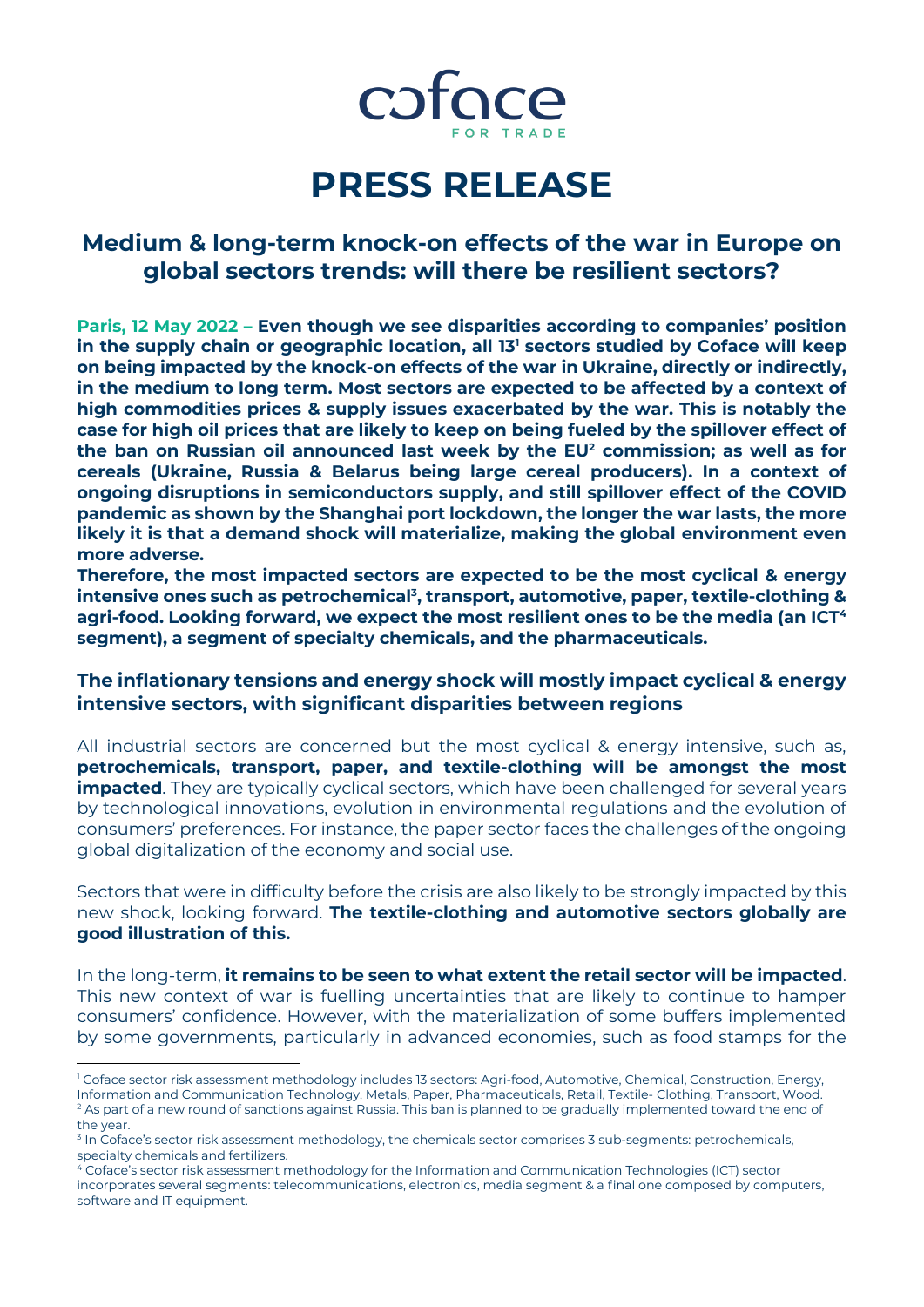most vulnerable populations or energy price subsidies in Europe, the impact on the retail segment might be relatively subdued.

While the **transport sector** overall is energy intensive and is likely to be hit by high oil prices, **we anticipate disparities in the shock impact between the different subsectors**<sup>1</sup> , since they face this new shock with different financial situation. For example, in the  $1<sup>st</sup>$  quarter of 2022, sea freight profit was 28% of its turnover, while air transport registered a loss of 11% of its turnover.

Furthermore, for a majority of sectors, we foresee that there will be wide disparities in terms of impact and a split between industries/companies' position in the supply chain, depending on if they are upstream or downstream. The geographical, composition and operational dynamics within the same sector has also a role to play when we look at the impact of the war.

## **The global agri-food sector is also likely to remain one of the most impacted, with risks of entailing socio-political issues**

Given the vital dimension of the agri-food sector, the consequences of the challenges it faces from high food & inputs prices (particularly fertilizers) are critical, as they could threaten global food safety, as well as triggering political instability. High energy prices contribute to increase input costs for agricultural crops, therefore lowering the yield for farmers, while the agri-food sector is already vulnerable to several structural factors such as biological risks and the evolution in climatic conditions, materialized for example by strong heat episode since the beginning of the year in different parts of the world which cause droughts (Horn of Africa, India etc..) and large-scale fires (such as in New Mexico in the US).

## **Significant sector transformations and consumer habits evolution are expected**

In the long-term, we expect a gradual adaptation of both consumers' and companies' habits (energy savings, shifts from wheat flour towards alternative ones), as well as a shift in supply chain organization. The latter will definitely have an impact on global supply chains. For instance, crucial rail freight routes between Europe & China are now developing outside of Russia via the middle corridor. Just like the COVID crisis' impact on global sectors trends, this new shock is likely to act as a catalyst to significant transformations on both supply chain organization and consumer habits.

# **Some sectors are likely to remain resilient**

The countercyclical highly innovative sectors which require important research and development, will once again remain the most resilient to the shock.

While the health crisis linked to Covid has somewhat eased in many parts of the world, it is definitely not over. Therefore, the pharmaceuticals sector should continue having a sound dynamic financial performances.

Among the different ICT segments, Coface expects the media one to remain the most resilient, as investments & equipment required to use those services pre-dated the crisis, so users are not impacted by supply chain disruptions. Moreover, these services remain necessary and can be used remotely. Thus, they are not constrained by physical and geographical barriers, contrarily freight transport activities for instance.

The specialty chemicals sub-segment, particularly companies evolving in the beauty, fragrance or flavour markets, are expected to be resilient compared with other industries

 $\overline{a}$ 1 According to Coface methodology, transport includes rail, maritime, road and air transport.